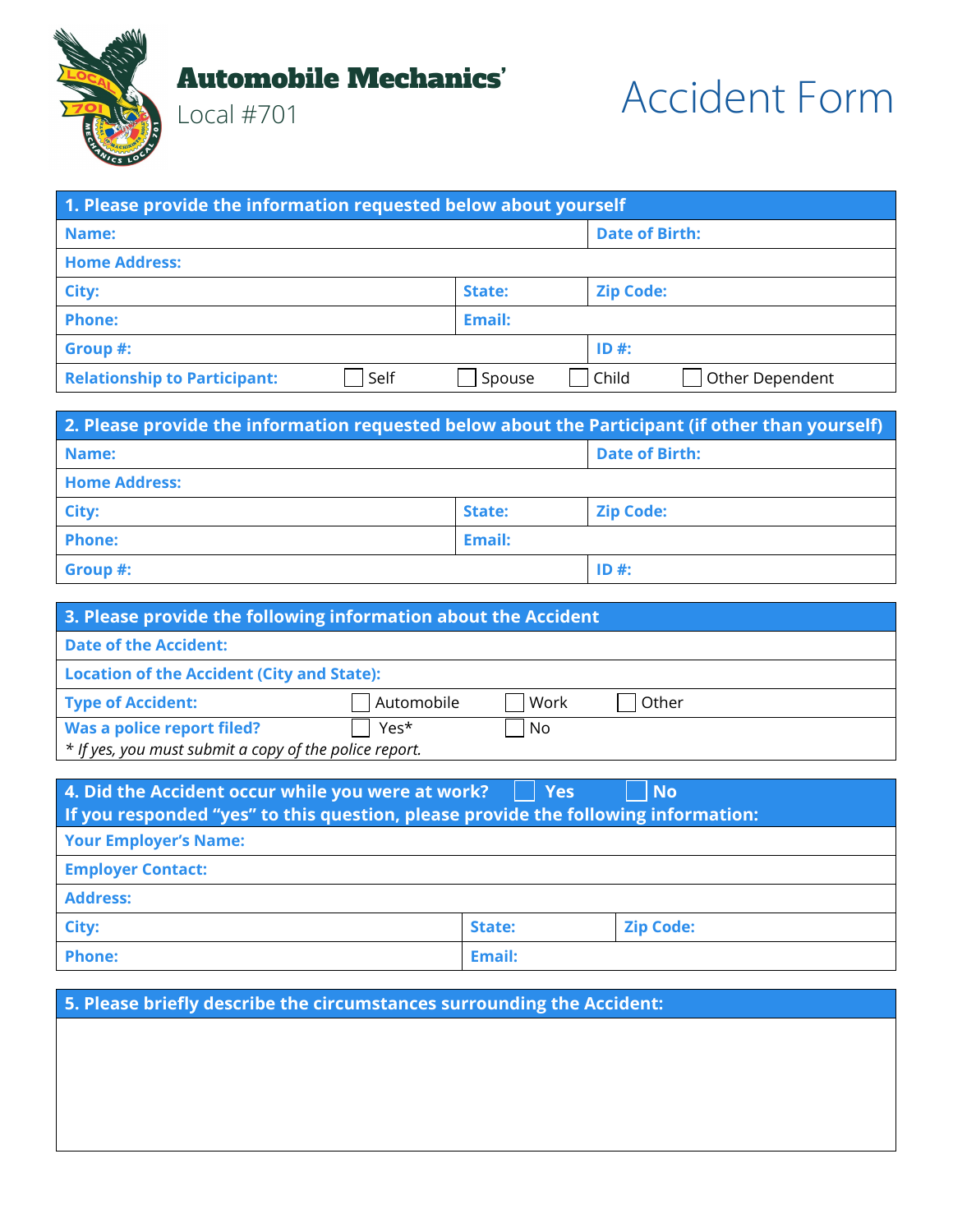| 6. Was a Third Party responsible for the accident?<br><b>No</b><br><b>Yes</b><br>If you responded "yes" to this question, please provide the following information: |                            |                       |  |
|---------------------------------------------------------------------------------------------------------------------------------------------------------------------|----------------------------|-----------------------|--|
| <b>Third-Party's Name:</b>                                                                                                                                          |                            | <b>Date of Birth:</b> |  |
| <b>Home Address:</b>                                                                                                                                                |                            |                       |  |
| City:                                                                                                                                                               | <b>Zip Code:</b><br>State: |                       |  |
| <b>Phone:</b><br><b>Email:</b>                                                                                                                                      |                            |                       |  |
| <b>Third-Party's Insurance Company:</b>                                                                                                                             |                            |                       |  |
| <b>Type of Insurance:</b><br>Home<br>Auto                                                                                                                           | Worker's Comp<br>Other     |                       |  |
| Claim #:<br>Policy #:                                                                                                                                               |                            |                       |  |
| <b>Claims Representative:</b><br><b>Phone:</b>                                                                                                                      |                            |                       |  |
| <b>Policy Limits:</b>                                                                                                                                               |                            |                       |  |
| <b>Third-Party Attorney Name:</b><br><b>Law Firm:</b>                                                                                                               |                            |                       |  |
| <b>Address:</b>                                                                                                                                                     |                            |                       |  |
| City:                                                                                                                                                               | <b>Zip Code:</b><br>State: |                       |  |
| <b>Phone:</b><br>Email:                                                                                                                                             |                            |                       |  |
| 7. De veu have incurrance that may incure a nart exall of the lecces veu custoined as a recult of                                                                   |                            |                       |  |

| 7. Do you have insurance that may insure a part or all of the losses you sustained as a result of<br><b>Yes</b><br>No.<br>the Accident?<br>If you responded "yes" to this question, please provide the following information: |      |      |               |       |
|-------------------------------------------------------------------------------------------------------------------------------------------------------------------------------------------------------------------------------|------|------|---------------|-------|
| <b>Insurance Company:</b>                                                                                                                                                                                                     |      |      |               |       |
| <b>Type of Insurance:</b>                                                                                                                                                                                                     | Home | Auto | Worker's Comp | Other |
| Policy #:                                                                                                                                                                                                                     |      |      | Claim $#$ :   |       |
| <b>Claims Representative</b>                                                                                                                                                                                                  |      |      | <b>Phone:</b> |       |
| <b>Policy Limits:</b>                                                                                                                                                                                                         |      |      |               |       |

**If you responded "no" to question nos. 6 and 7: please sign and date this questionnaire in the area provided below and return to our office, you do not need to complete page 3 of this questionnaire.** 

I certify that the above information is true and complete to the best of my knowledge. I understand that providing false information may lead to refusal of this claim. I further understand that I have completed and signed this form on behalf of myself and dependents.

| Parent or Legal Guardian, if Dependent is a Minor: _____________________________ |  |
|----------------------------------------------------------------------------------|--|
| Date:                                                                            |  |